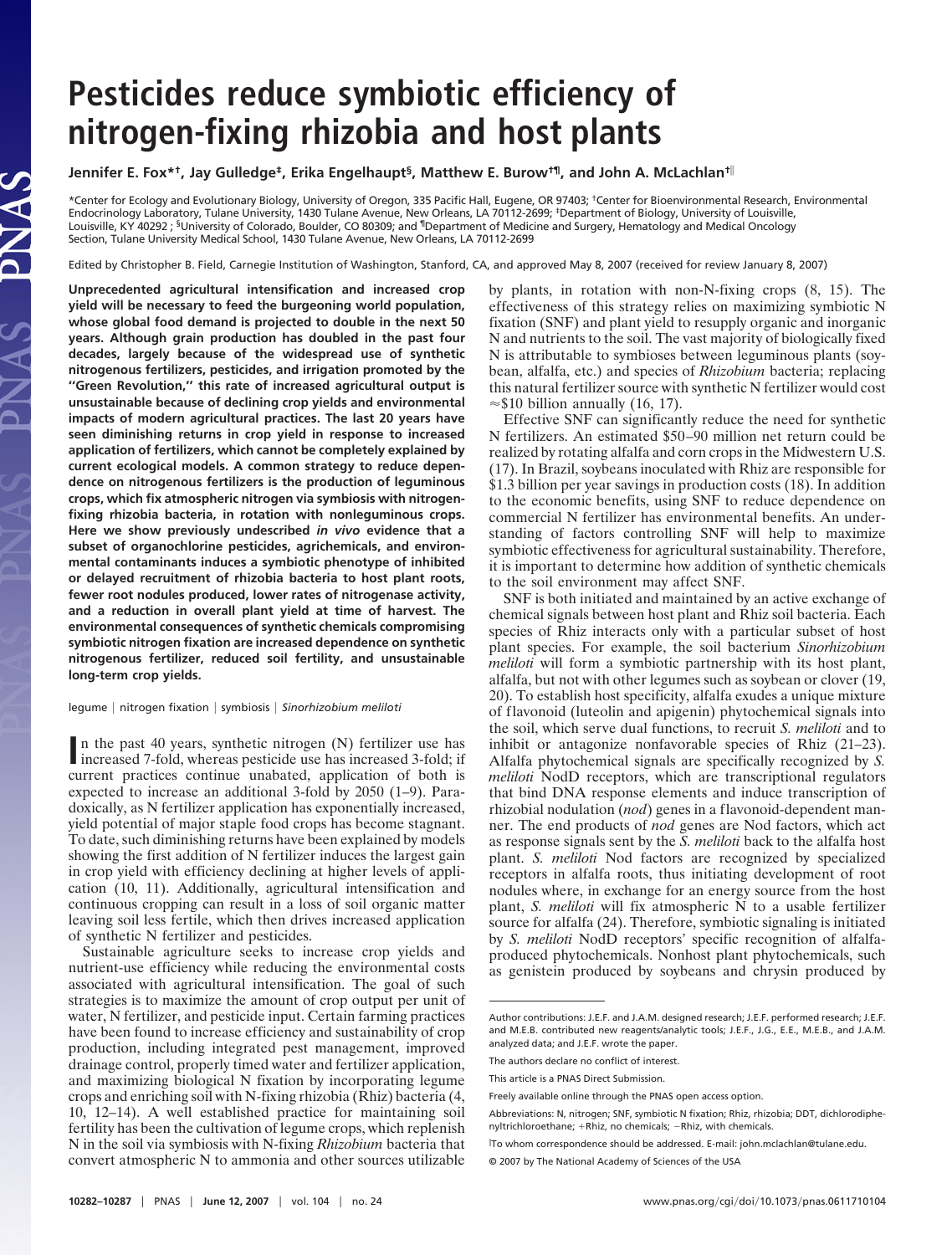clover, inhibit symbiotic signaling between alfalfa and *S. meliloti* by interfering at the level of the rhizobial NodD receptors effectively blocking communication and disrupting initiation of symbiosis (21–23).

Temporal and chemical specificity of symbiotic signaling is crucial for coordinating the actions of alfalfa and *S. meliloti* necessary for SNF. In the dynamic soil environment, *S. meliloti* is exposed to a mixture of agonistic and antagonistic phytochemicals, and the degree to which its NodD receptors are able to interpret these signals to locate its symbiotic partner, alfalfa, will most likely determine the efficiency of SNF in that particular soil environment. If crucial alfalfa phytochemical signaling is disrupted, then SNF will also be compromised (21). The importance of temporal specificity, timing of *S. meliloti* recruitment to alfalfa, to SNF has been demonstrated by studies in which early onset nodulation and N fixation has resulted in enhanced alfalfa growth (25) and by studies showing that *S. meliloti* that are recruited to alfalfa roots faster have a marked competitive advantage over their slower counterparts (26). Therefore, natural or synthetic chemicals in the soil environment that disrupt symbiotic signaling would not only delay symbiotic initiation but also decrease symbiotic efficiency.

A plant's need for N increases progressively as the plant enters its exponential phase of growth and the demand for N outstrips the rate of supply from the soil (27). Crop legumes can fix 100–200 kg of N per hectare per year, but rates are often substantially lower, and over the past 25 years, soybeans and other legumes have shown a significant decline in N fixation (28, 29). To investigate what may be contributing to such a decline, we directly measured effects of exogenous factors, such as pesticides or environmental chemicals found in cattle feedlot effluent and irrigation water, on symbiotic signaling and SNF among legumes and Rhiz. In previous studies using *in vitro* reporter assays, we demonstrated that  $\approx 30$  different pesticides and environmental contaminants specifically disrupted crucial symbiotic signaling between flavonoid phytochemicals and *S. meliloti* NodD receptors (30, 31). Here, we show previously undescribed *in vivo* evidence that a subset of organochlorine pesticides and pollutants inhibit symbiotic signaling between alfalfa and *S. meliloti*, resulting in delayed symbiotic recruitment, reduced SNF, and a decline in alfalfa plant yield.

### **Results and Discussion**

To determine the effects of different pesticides and environmental contaminants on *in vivo* N-fixing symbiosis, alfalfa seeds were inoculated with *S. meliloti* and then treated with a subset of chemicals previously shown to specifically inhibit phytochemical–NodD symbiotic signaling *in vitro* (30, 31). The following natural and synthetic chemicals were tested: (*i*) chrysin, a clover-derived phytochemical known to antagonize *S. meliloti* NodD activation *in vitro* (23); (*ii*) methyl parathion, an insecticide; (*iii*) dichlorodiphenyltrichloroethane (DDT), an insecticide; (*iv*) bisphenol A, a plasticizer and monomer used in the manufacture of polycarbonate plastic and a ubiquitous environmental contaminant; and (*v*) pentachlorophenol, an insecticide and wood preservative. Alfalfa seeds that were inoculated with *S. meliloti* and received no chemical treatment (no chemicals, -Rhiz) served as a positive control for SNF, whereas uninoculated alfalfa seeds [with chemicals  $(-Rhiz)$ ] served as a negative control for effects of lack of SNF on nodule formation, N fixation activity, and plant yield.

Alfalfa seeds were inoculated with *S. meliloti* and then received a one-time treatment with the chemicals listed above. To measure whether each chemical alone affected plant growth, treatment groups were established that were not inoculated with *S. meliloti* but did receive the same chemical treatments as described above. Five independent replicate populations per treatment group were then assayed at 2, 4, and 6 weeks after



**Fig. 1.** Pesticides inhibit recruitment of bacteria to host plant, delay nodulation, and reduce nitrogenase activity. Alfalfa seeds were inoculated with *S. meliloti* and treated with various environmental chemicals (at 5  $\times$  10<sup>-6</sup> M) at day 0. Alfalfa was harvested at 2, 4, and 6 weeks after inoculation, and the following were assayed: (*A*) The number of root nodules per plant was determined for each treatment group. At 2 weeks after inoculation, no nodules were present; (0) indicates no nodules present at weeks 4 and 6 for these treatment groups. At 4 and 6 weeks after inoculation, all treatment groups had significantly fewer nodules (as indicated by **\***) compared with the -Rhiz-positive control. (*B*) Nitrogenase activity was measured by using an acetylene reduction assay (32, 33). Five replicates per treatment per time point were assayed, and average nanomolar ethylene produced per minute per plant was calculated for each treatment group. At 3, 4, and 5 weeks after inoculation, nitrogenase activity was significantly reduced in all treatment groups (as indicated by **\***) compared with the -Rhiz-positive control. At 6 weeks after inoculation, nitrogenase activity of bisphenol A and pentachlorohenol treatment groups was significantly reduced (as indicated by #) compared with the +Rhiz-positive control. All results shown are mean values  $\pm$ SEM for a minimum of three independent experiments. A one-way ANOVA with a Bonferroni correction for multiple tests was used to compare parameters of treatment groups (significant if  $P < 0.05$ ).

inoculation for the following parameters: number of plants, number of root nodules per plant, nitrogenase activity, and plant dry weight. The number of nodules per plant was significantly reduced in all chemical treatment groups compared with +Rhizpositive control at 4 and 6 weeks after inoculation (Fig. 1*A*). In fact, the pentachlorophenol-treated plants exhibited no nodules throughout the course of experiments, the same results obtained from the uninoculated  $-Rhiz-negative$  control plants. These data indicate that a one-time treatment with some natural and synthetic environmental chemicals is sufficient to significantly inhibit nodule formation. Because nodule formation is necessary for symbiosis and the site of SNF, we then compared the N fixation capability of each treatment group.

SNF capability is controlled by the rhizobial nitrogenase enzyme, which converts atmospheric  $N$  to  $NH<sub>3</sub>$ . Nitrogenase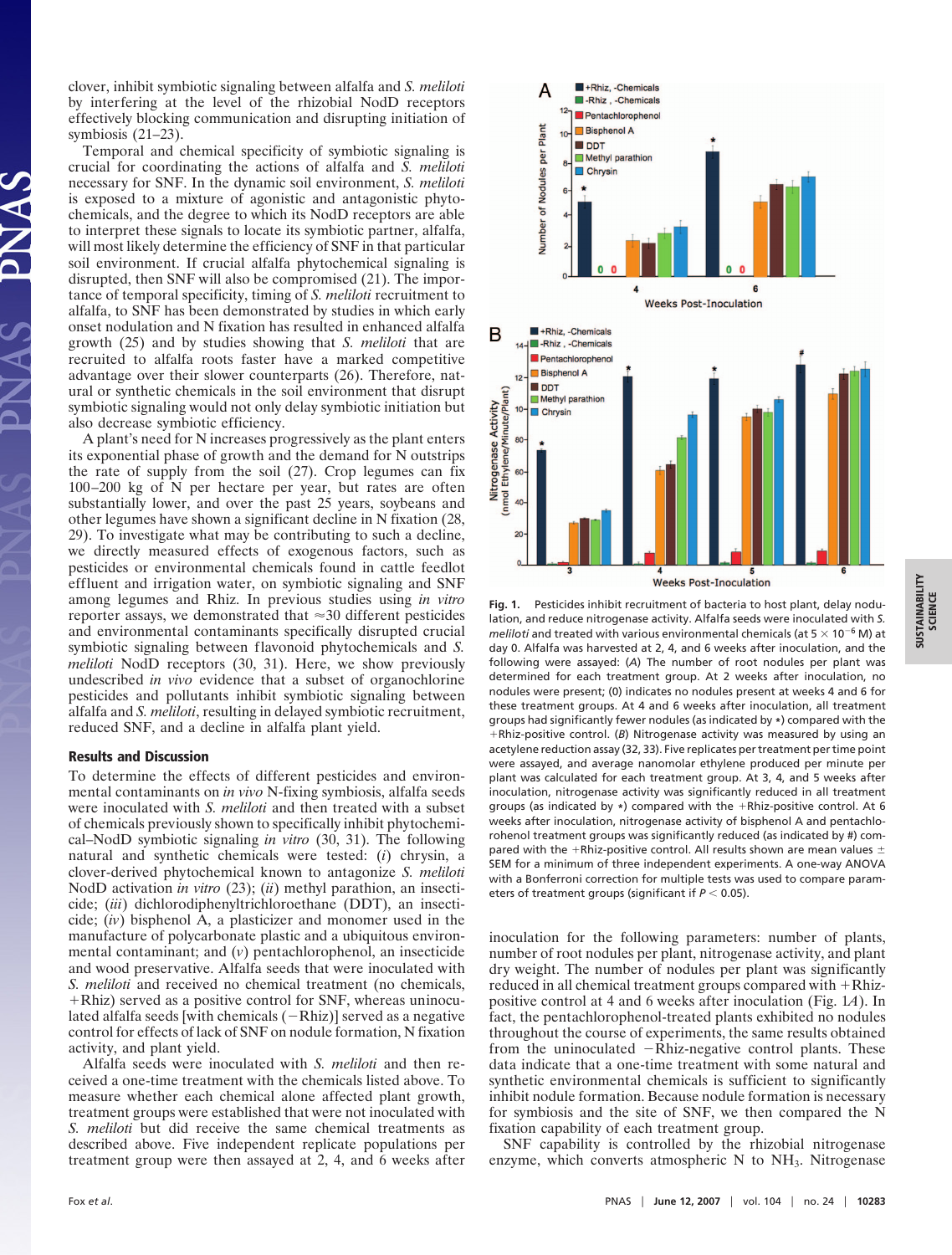activity of the five replicate populations from each treatment group was measured at 3, 4, 5, and 6 weeks after inoculation using an acetylene reduction assay, as described (32, 33). Briefly, nitrogenase activity is defined as the rate at which acetylene is converted to ethylene, acetylene reduction, as measured by real-time gas chromatography. Nitrogenase activity was significantly reduced in all chemical treatment groups compared with the -Rhiz-positive control at 3, 4, and 5 weeks after inoculation (Fig. 1*B*). At week 6, the pentachlorophenol and bisphenol A treatment groups still exhibited significantly reduced nitrogenase activity compared with the  $+$ Rhiz group. At all time points measured, the  $-Rhiz$  uninoculated control group exhibited essentially no nitrogenase activity.

In the absence of synthetic N fertilizer, legumes rely on SNF for growth. To determine the effects of chemical treatment on overall plant yield, we compared both the number of seeds germinated and dry plant biomass for all treatment groups at 2, 4, and 6 weeks after inoculation. Plant yield, as determined by dry weight of roots and shoots from all plants in a treatment group, was significantly reduced for the pentachlorophenol treatment group compared with the -Rhiz-positive control group beginning at week 2 (Fig. 2*A*). At 4 weeks after inoculation, all chemical treatment groups exhibited significantly lower plant yields compared with +Rhiz-positive control. At 6 weeks after inoculation, plant yields for all chemical treatment groups, except chrysin, remained significantly lower than the -Rhiz-positive control group (Fig. 2*A*). Treatment with synthetic environmental chemicals resulted in significantly reduced overall plant yields, as calculated by per seedling plant biomass (Table 1). The marked reduction in plant yield seen in the chemical treatment groups was not attributable to seed toxicity or adverse affects on germination, for all but one chemical tested (Table 1). Only pentachlorophenol treatment (both  $+$ Rhiz and  $-$ Rhiz) significantly reduced germination of alfalfa seeds, resulting in fewer plants compared with all other groups, an effect shared with the Rhiz-uninoculated control group (Fig. 2*B* and Table 1).

Pentachlorophenol effectively negated the benefits of SNF for plant biomass production over the 6-week growth period (Fig. 2*B* and Table 1), as seen when comparing *S. meliloti* inoculated vs. uninoculated pentachlorophenol treatment groups. With the exception of pentachlorophenol, none of the chemicals tested was toxic to alfalfa or *S. meliloti* (31), yet each significantly inhibited nodule formation and nitrogenase activity. Although chrysintreated plants recovered nitrogenase activity comparable to +Rhizpositive control plants by 6 weeks posttreatment, the synthetic pesticides and pollutants significantly inhibited nitrogenase activity throughout the course of the experiments. The greater persistence of inhibition by the synthetic chemicals may be because of *S. meliloti* bacteria more readily metabolizing the natural phytochemical chrysin than synthetic chlorinated chemicals (34).

At each time point measured, all parameters of SNF efficiency, including number of nodules, nitrogenase activity, and plant yields, were consistently highest for the +Rhiz-positive control group and lowest for the  $-Rhiz$  uninoculated negative control group. SNF efficiency of chemical treatment groups ranged from very low, the pentachlorophenol group was statistically equivalent to the  $-R$ hiz uninoculated negative control, to midrange for the methyl parathion, DDT, and bisphenol A treatment groups, to nearly equivalent to  $+$ Rhiz-positive control levels for chrysin treatment group by week six. Synthetic chemicals, including methyl parathion, DDT, bisphenol A, and pentachlorophenol, which are present in the soil environment (Table 2), significantly inhibited *in vivo* establishment of symbiosis between *S. meliloti* and alfalfa, reduced SNF, and negatively impacted N fixation and plant biomass production.

#### **Conclusions**

The results of this study demonstrate that one of the environmental impacts of pesticides and contaminants in the soil



**Fig. 2.** Pesticide treatment reduces plant yield. (*A*) Plant yield was measured as dry weight in milligrams of plants (roots and shoots) for five replicates per treatment per time point, with initial weight of seeds subtracted. At 2 weeks after inoculation, plant yields of the uninoculated negative control  $(-R)$ hiz) and pentachlorophenol treatment groups were significantly reduced compared with all other treatment groups and the -Rhiz-positive control. Plant yields were significantly reduced for all treatment groups compared with the +Rhiz-positive control at 4 weeks after inoculation. At 6 weeks after inoculation, plant yields of all treatment groups, except chrysin, were significantly reduced compared with the -Rhiz-positive control. (*B*) Pentachlorophenol treatment significantly reduced plant yield, both when plants were inoculated with *S. melioti* or left uninoculated, as compared with the  $+R$ hiz-positive control. At all time points measured, plant yield of both pentachlorophenol treatment groups was statistically equivalent to the -Rhiz-negative control group, which was not inoculated with *S. melioti*. Plant yields of pentachlorophenol treatment groups and -Rhiznegative control group were significantly less than  $+$ Rhiz-positive control at all time points measured. Treatment groups pictured are (from left to right) alfalfa inoculated with *S. melioti* and treated with pentachlorophenol, alfalfa that were not inoculated with *S. melioti* but were treated with pentachlorophenol, alfalfa inoculated with S. melioti and not treated with any chemicals (+Rhiz-positive control), and alfalfa thatwere notinoculatedwith*S.melioti*and not treatedwith any chemicals (-Rhiz-negative control). All plant biomass values are presented in Table 1.

environment is disruption of chemical signaling between host plants and N-fixing Rhiz necessary for efficient SNF and optimal plant yield. Organochlorine pesticides and other environmental chemicals are applied at high rates to agricultural soil and can enter the soil environment as components of cattle feedlot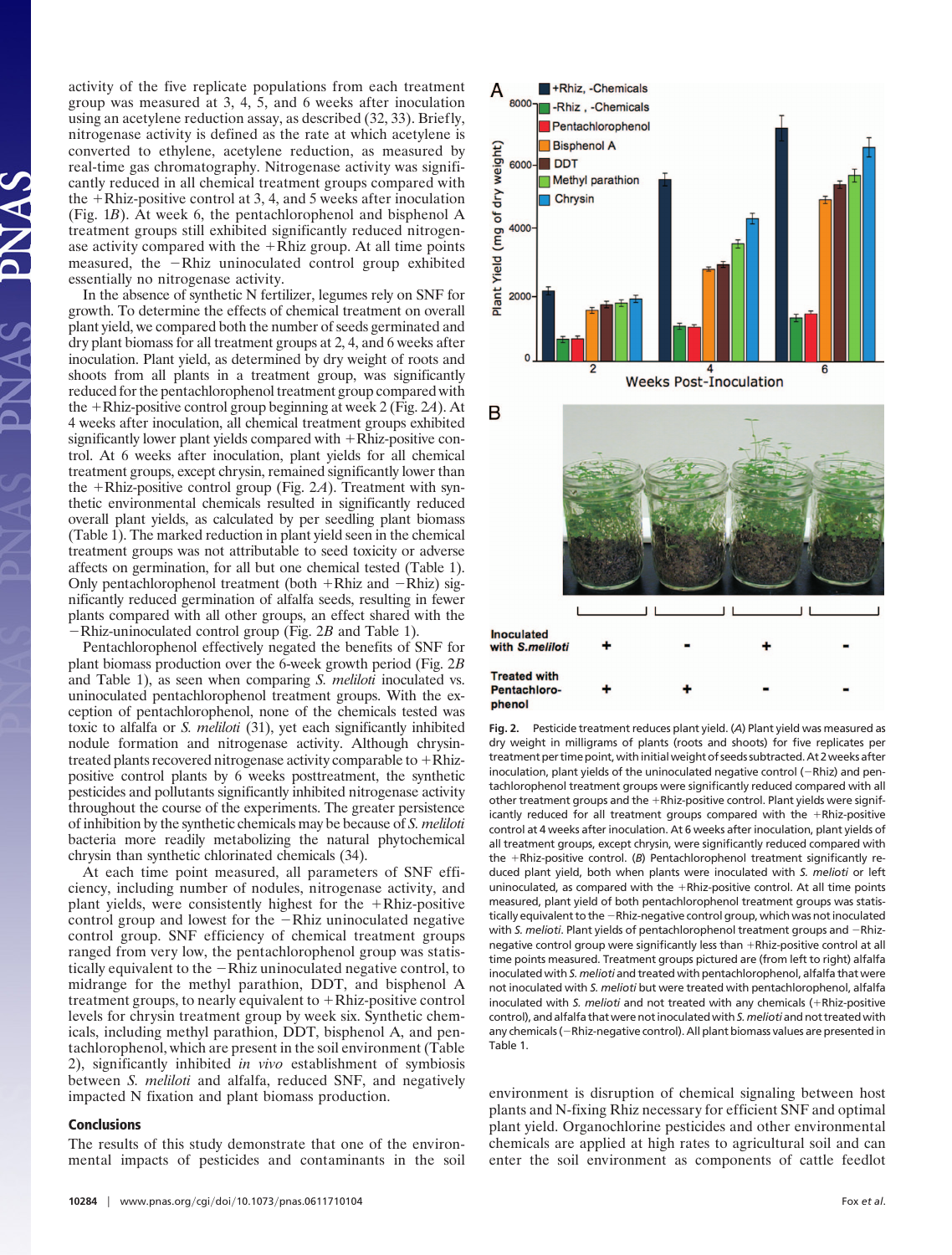## **Table 1. Chemicals cause symbiotic phenotype of reduced** *S. meliloti* **recruitment and nodulation resulting in lower overall plant yields**

| Treatment                      | No. of<br>seedlings | No. of<br>nodules* | Nitrogenase<br>activity* | Total yield,<br>$mq*$ | Plant biomass per<br>seedling, mg* |
|--------------------------------|---------------------|--------------------|--------------------------|-----------------------|------------------------------------|
| $+$ Rhiz ( $+$ control)        | $85 \pm 6$          | $510 \pm 43$       | 1.00                     | $5,798 \pm 202$       | $68 \pm 4$                         |
| $+$ Rhiz, $+$ chrysin          | $83 \pm 4$          | $332 \pm 42$       | 0.89                     | $4.547 \pm 170$       | $55 \pm 3$                         |
| $+$ Rhiz, $+$ methyl parathion | $83 \pm 6$          | $290 \pm 33$       | 0.68                     | $3,741 \pm 131$       | $45 \pm 3$                         |
| $+$ Rhiz, $+$ DDT              | $79 \pm 6$          | $213 \pm 32$       | 0.53                     | $3.081 \pm 97$        | $39 \pm 2$                         |
| $+$ Rhiz, $+$ bisphenol A      | $82 \pm 5$          | $236 \pm 41$       | 0.50                     | $2.932 \pm 67$        | $36 \pm 2$                         |
| +Rhiz, +pentachlorophenol      | $33 \pm 4*$         | 0                  | 0.06                     | $1,073 \pm 85$        | $33 \pm 1$                         |
| -Rhiz, +pentachlorophenol      | $35 \pm 2*$         | 0                  | < 0.01                   | $1.092 \pm 79$        | $20 \pm 1$                         |
| $-Rhiz$ ( $-$ control)         | $72 \pm 2*$         | 0                  | < 0.01                   | $1.110 \pm 97$        | $15 \pm 1$                         |

The above parameters were measured at 4 weeks after inoculation. Results are mean values  $\pm$  SEM for five replicate populations per treatment group. A one-way ANOVA with a Bonferroni correction for multiple tests was used to compare parameters among treatment groups (significant if  $P < 0.05$ , as indicated by \*). Number of nodules, nitrogenase activity, total plant yield, and biomass per seedling were significantly reduced for all treatment groups compared with -Rhiz-positive control. To assess each chemical's effect on seed germination and plant growth, control groups were established that received chemical treatment but were left uninoculated (-Rhiz). With the exception of pentachlorophenol, chemicals did not inhibit seed germination and showed no significant reduction in number of seedlings as compared with +Rhiz-positive control. Number of seedlings was significantly reduced for both inoculated (+Rhiz) and uninoculated (-Rhiz) pentachlorophenol treatment groups and -Rhiz uninoculated negative control compared with the +Rhizpositive control. At dosage tested, chemicals did not adversely affect bacterial growth (31).

effluent or water used for irrigation of crops (35, 36) at concentrations reaching ppm in soil and groundwater (37, 38). Sustainable agricultural practices seek to use enrichment crops and maximize SNF from legumes to overcome the diminishing returns of crop yields because of overfarming and poor soil quality (1, 5, 39). The benefits derived from SNF are crucial for meeting the world's food needs, even more so as crop yield increases from subsidies have begun to level off. Here we have shown that some agrichemicals, which are either applied to crops or found as contaminants in the soil, significantly disrupt SNF and subsequently lower plant yields.

Studies of chrysin, a clover-derived phytochemical and well characterized natural antagonist of alfalfa–*S. meliloti* signaling, have shown that the molecular mechanism of symbiotic inhibition is disruption of signaling between alfalfa-derived phytochemicals and *S. meliloti* NodD receptors that is necessary for initiation of nodulation and SNF (21, 22). Previously, we have presented data from *in vitro* assays showing a shared mechanism of action for chrysin, methyl parathion, DDT, bisphenol A, and pentachlorophenol (30, 31, 40). We showed not only that each of these chemicals competitively inhibited nod gene activation via NodD receptors in a dose-dependent manner, but also that each chemical's inhibitory effects on nod gene activation could be overcome by adding more flavonoid ligand, both hallmarks of competitive receptor–ligand interactions (30, 31, 40). Given the *in vivo* results described herein, which demonstrate that synthetic chemicals inhibit nodulation and SNF to a similar or stronger degree than chrysin, we propose that these pesticides are inhibiting symbiosis by exploiting preexisting antagonistic pathways established by chrysin and other competitive phytochemical signals. By mimicking and disrupting natural phytochemical signaling between legumes and Rhiz, these pesticides significantly delay the specific timing and initiation of symbiotic signaling crucial for efficient SNF. Pesticides may also disrupt symbiosis by altering the array of flavonoid phytochemicals a plant produces or by reducing the overall flavonoid secretion pattern, thereby disrupting plant–rhizobial signaling.

Metabolism of environmental chemicals by soil bacteria to more or less active compounds is an important consideration when studying effects on commercial crops that are treated with pesticides multiple times per year (41) and when considering the bioaccumulation and persistence of highly chlorinated pesticides (37). Although our data show that a one-time treatment with some pesticides delays or abolishes SNF, further studies are necessary to determine the effects of multiple pesticide treatments per harvest.

Because most commercial crops are treated with a mixture of pesticides multiple times during each growing season, and the average time until alfalfa harvest ranges from 28–35 days to obtain most protein per acre (42, 45), we propose that the significant degree and duration of pesticide-induced SNF inhibition demonstrated in this study is ecologically relevant and translates to an estimated one-third loss of plant yield per growing season according to our model (Fig. 3). Sustainable agricultural practices may be negatively impacted by pesticides, which, when applied to legume crops, disrupt SNF, decrease plant yield, and render legume crop rotations less effective for maintaining soil fertility. Pentachlorophenol, which is used as a pesticide, herbicide, antifungal agent, and wood preservative, is among the most ubiquitous chlorinated compounds found con-

|  |  | Table 2. Levels of environmental chemicals present in the soil environment |  |  |  |
|--|--|----------------------------------------------------------------------------|--|--|--|
|  |  |                                                                            |  |  |  |

| <b>Chemicals tested</b>        | Half-life in soil | Levels reported in<br>cultivated soil, parts<br>per billion | Refs.  |
|--------------------------------|-------------------|-------------------------------------------------------------|--------|
| Methyl parathion               | $5 - 30$ days     | $< 1 - 44$                                                  | 49     |
| DDT*                           | $0.5 - 15$ years  | $<$ 1-150                                                   | 50     |
| <b>Bisphenol A</b>             | $1-10$ days       | $<$ 1-200                                                   | 51, 52 |
| Pentachlorophenol <sup>+</sup> | $15-60$ days      | $<$ 1-700                                                   | 53     |

\*Although DDT is still in limited use in some countries, the U.S. banned DDT use in 1972 (50). †Placed on restricted use by the U.S. in 1984. Pentachlorophenol is no longer available to the general public but is still used industrially as an insecticide and wood preservative for utility poles, railroad ties, and wharf pilings (53).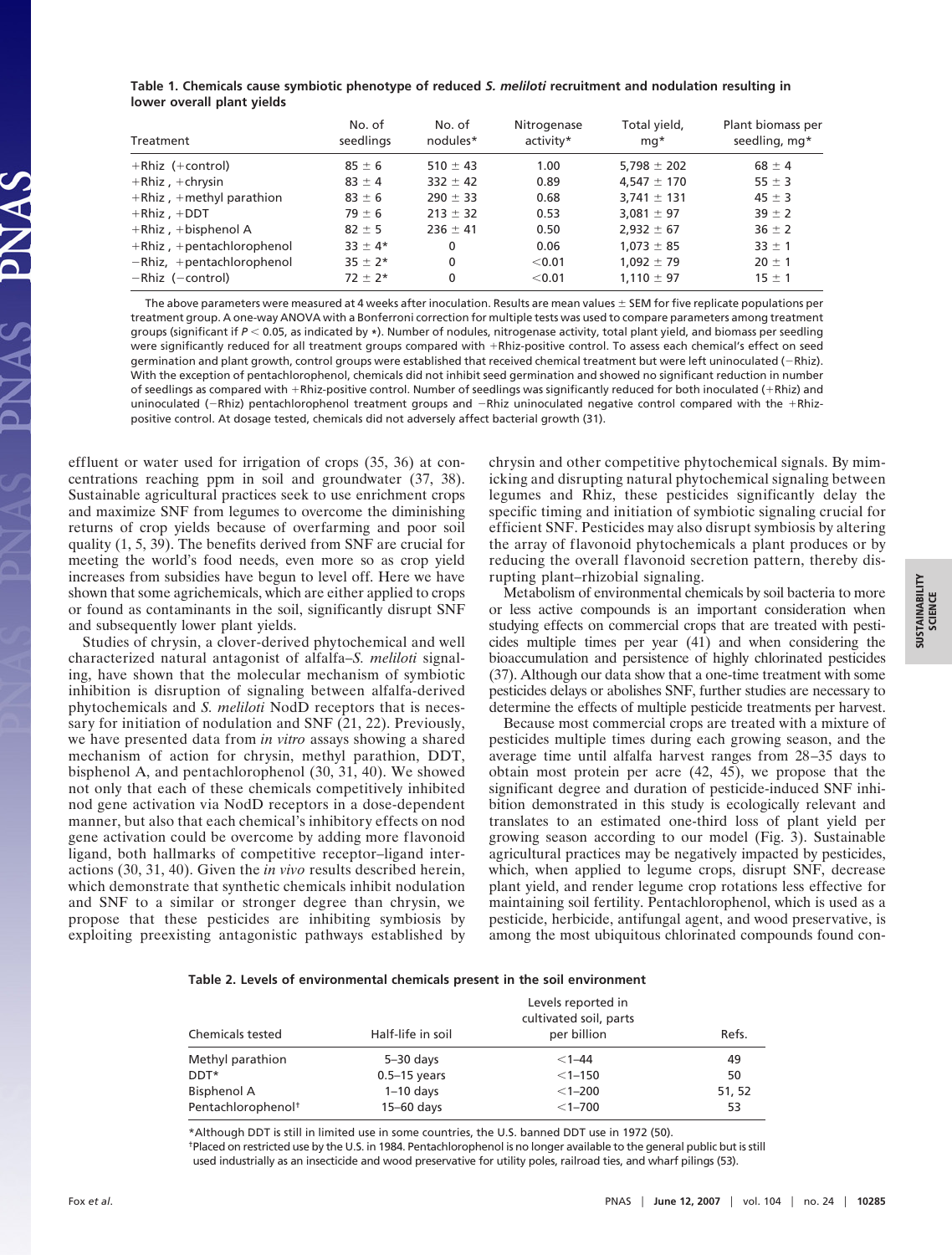

**Fig. 3.** Model of pesticide inhibition of symbiotic recruitment resulting in reduced harvest yields. Pesticides and environmental chemicals delay recruitment of *S. melioti* to host plants by 4 –6 weeks after treatment. Alfalfa is harvested approximately every 30 days, which yields an average of three harvests per growing season (45). The environmental chemicals methyl parathion, DDT, bisphenol A, and pentachlorophenol inhibited symbiotic recruitment and delayed nodulation, resulting in suboptimal N fixation and reduced plant yields for 4 –6 weeks after treatment. The resulting reduction in number of plants and/or prolonged time until plant yield maxima is reached may prolong time until harvest, resulting in fewer total harvests per season; a 4- to 6-week delay would result in an estimated loss of one harvest per season and a one-third reduction in overall alfalfa crop yield. The solid line indicates alfalfa treated with noninhibitory pesticides and/or not exposed to inhibitory environmental chemicals. The dashed red line indicates alfalfa treated with pesticides and/or exposed to inhibitory environmental chemicals that disrupt or delay symbiotic recruitment (i.e., methyl parathion, DDT, bisphenol A, pentachlorophenol, etc.).

taminating groundwater (43). With the exception of pentachlorophenol, all other chemicals tested in our study did not inhibit seed germination or general plant homeostasis. Although not affecting growth or expression of general housekeeping genes in bacteria or plants (44), the other organochlorine pesticides tested significantly disrupted the crucial timing of symbiotic initiation and caused a significant reduction in SNF.

Given that long-term agricultural studies have shown SNF is markedly lower in legume crops that are treated with N fertilizer and pesticides compared with untreated legumes (8), the observed reduction in N fixation and plant yield in pesticide treated vs. untreated alfalfa in this study is of important practical significance for sustainable agriculture. We propose that one explanation of the disparity in N fixation in treated vs. untreated legumes is that some pesticides disrupt the natural phytochemical signaling of legumes and thus disrupt the chemical communication between plant and Rhiz bacteria that is necessary for optimal SNF. We have shown that environmental chemicals impact SNF, a process that is crucial for meeting the world's food demands as crop yields from subsidies begin to level off. Therefore, in the future, in addition to planting enrichment crops such as legumes that are able to replenish the soil with N as a result of symbiosis, another way to combat the ''diminishing returns'' seen with conventional farming and promote sustainable agricultural practices may be to test and select pesticides that do not disrupt SNF.

#### **Materials and Methods**

**Chemicals and Reagents.** The following chemicals were purchased: methyl parathion and pentachlorophenol (99% pure) from

- 1. Vitousek PM, Aber JD, Howarth RW, Likens GE, Matson PA, Schindler DW, Schlesinger WH, Tilman DG (1997) *Ecol Appl* 7:737–750.
- 2. van Breemen N (2002) *Nature* 415:381–382.
- 3. Tilman D (1999) *Proc Natl Acad Sci USA* 96:5995–6000.
- 4. Ruttan VW (1999) *Proc Natl Acad Sci USA* 96:5960–5967.
- 5. Matson PA, Parton WJ, Power AG, Swift MJ (1997) *Science* 277: 504–509.
- 6. Nambiar KKM (1994)*Soil Fertility and Crop Productivity UnderLong-Term Fertilizer Use in India* (Indian Council of Agricultural Research, New Delhi, India).
- 7. Cassmann KS, Steiner R, Johnston AE (1995) *Agricultural Sustainability: Economic, Environmental and Statistical Considerations* (Wiley, Chichester, UK).
- 8. Drinkwater LE, Wagoner P, Sarrantonio M (1998) *Nature* 396:262–265.

AccuStandard (New Haven, CT), DDT (99% pure) from Aldrich (Milwaukee, WI), bisphenol A (98% pure) from Sigma (St. Louis, MO), and chrysin (>99% pure) from INDOFINE (Belle Mead, NJ). All chemicals were obtained neat and dissolved in DMSO. *S. meliloti* strain 1021 (46) was kindly provided by S. R. Long (Stanford University, Palo Alto, CA).

**Inoculation, Treatment, and Growth of Plants.** Alfalfa (*Medicago sativa*) var. Iroquois seeds were surface-sterilized and inoculated with *S. meliloti* strain 1021 (46). Five replicate populations were prepared for each time point tested (2, 4, and 6 weeks after inoculation) for each treatment group. Each replicate contained 1.0 g of surface-sterilized alfalfa (*M. sativa*) var. Iroquois seeds  $\approx$  200 seeds by weight) suspended in either 25 ml of sterile water -Rhiz, uninoculated negative control and chemical treatmentonly groups) or dilute bacterial inoculate (all other treatment groups) prepared from overnight cultures of *S. meliloti* strain 1021 (46) that had been centrifuged and resuspended to a dilution of  $10<sup>6</sup>$ cells/ml in sterile water. Sets of uninoculated and inoculated seed cultures then received a one-time treatment with either no chemicals (+Rhiz, positive control) or chrysin, methyl parathion, DDT, bisphenol A, or pentachlorophenol at  $5 \times 10^{-5}$  M concentration. Plants were incubated at 21°C in glass containers (240-ml volume) containing 20 g of sterilized vermiculite, and soil moisture content was maintained at 60% of water-holding capacity using sterile water. Plants were exposed to a 12-h photoperiod with cool white fluorescent lights at 110.4  $\mu$ mol m<sup>-2</sup>-sec<sup>-1</sup> and watered with Jensen liquid media (25, 47). Five replicates from each treatment group were harvested at 2, 4, and 6 weeks after inoculation, and the number of plants, number of nodules, and dry biomass were determined for each replicate at each time point.

**Acetylene Reduction Measurements.** At 2, 3, 4, 5, and 6 weeks after inoculation, nitrogenase activities were determined for five replicate containers from each treatment group by using an acetylene reduction method as described (32, 33). Briefly, containers were sealed, and 10% of the headspace volume was replaced with atomic absorption-grade acetylene. Ethylene concentration in jar headspace was analyzed immediately after adding acetylene and subsequently at regular intervals for 4 h, by using a Shimadzu GC-14A gas chromatograph set up for direct headspace sampling (48) and equipped with a Valco E60 gas sampling valve, a 2-m stainless-steel column packed with Porapak N resin (Supelco, Bellefonte, PA), and a flame ionization detector. Rates of acetylene reduction were determined by monitoring the increase in the concentration of the reduction product, ethylene, in the headspace over time. Peak areas were quantified by using Shimadzu Class VP software. For statistical analysis, rates were averaged for five replicates per treatment per time point.

We thank members of the J.A.M. and J.G. laboratories for suggestions and support and the United States Department of Agriculture for support.

- 9. Tilman D, Fargione J, Wolff B, D'Antonio C, Dobson A, Howarth R, Schindler D, Schlesinger WH, Simberloff D, Swackhamer D (2001) *Science* 292: 281–284.
- 10. Frink CR, Waggoner PE, Ausubel JH (1999) *Proc Natl Acad Sci USA* 96:1175–1180.
- 11. Tilman D, Cassman KG, Matson PA, Naylor R, Polasky S (2002) *Nature* 418:671–677.
- 12. Reid WV, Mooney HA, Cropper A, Capistrano D, Carpenter SR, Chopra K, Dasgupta P, Dietz T, Duralappah K, Hassan R, *et al*. (2005) *Millennium Ecosystem Assessment: Ecosystems and Human Well-Being: Synthesis* (Island, Washington, DC).
- 13. Matson PA, Naylor R, Ortiz-Monasterio II (1998) *Science* 280:112–115.
- 14. Cassman KG (1999) *Proc Natl Acad Sci USA* 96:5952–5959.